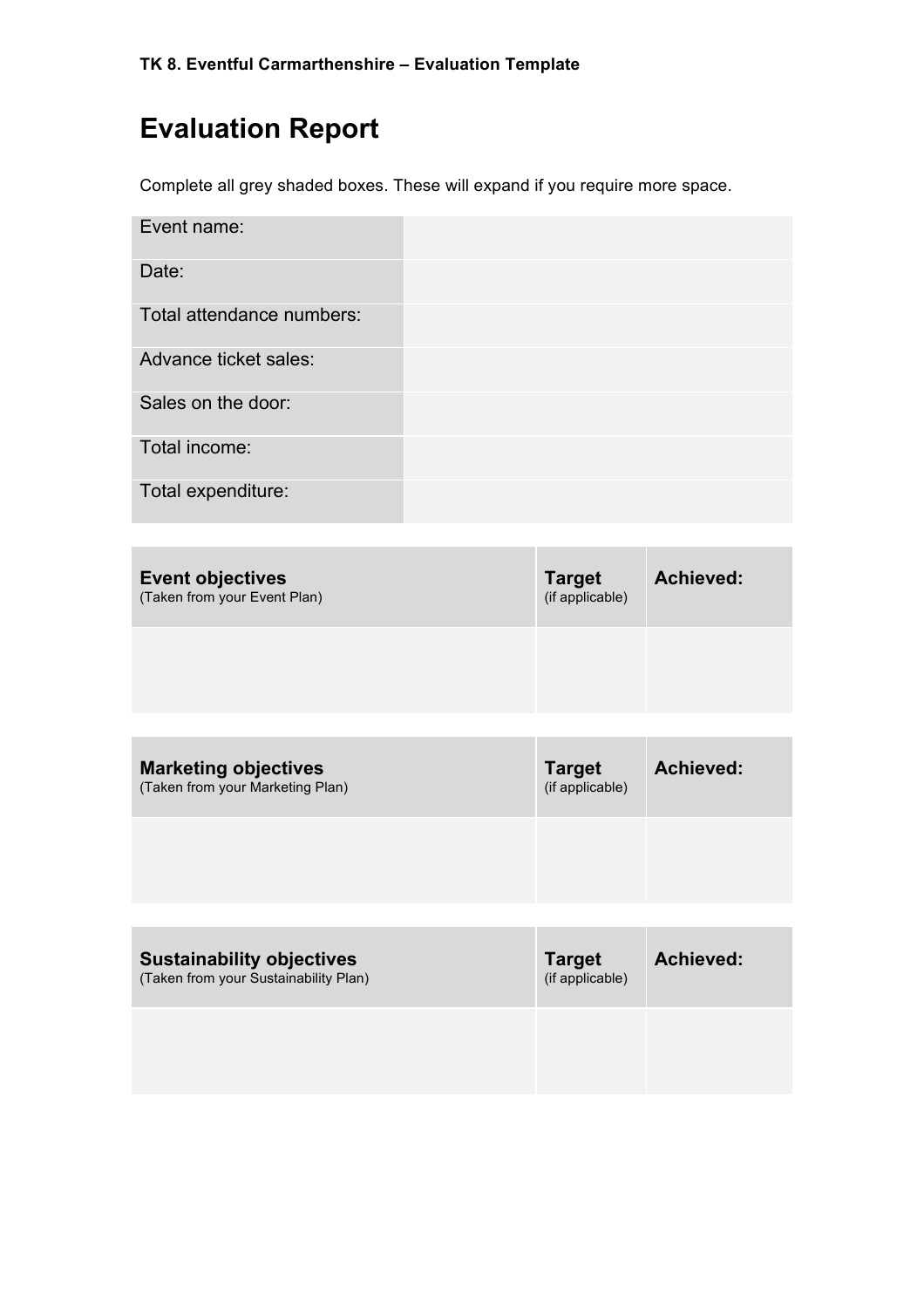Use the budget table below in conjunction with the *Event Budget* template. Add the cost and income headings appropriate to your event.

| <b>Budget</b>                  |                       |                       |
|--------------------------------|-----------------------|-----------------------|
| <b>Main cost headings</b>      | <b>Total Budgeted</b> | <b>Final Costs</b>    |
| e.g. Administration            | £1,500                | £1,350                |
| e.g. Event Costs               | £9,000                | £10,250               |
| e.g. Marketing Costs           | £600                  | £590                  |
| other                          |                       |                       |
| other                          |                       |                       |
| other                          |                       |                       |
| other                          | £0                    | £0                    |
| <b>Total Budget</b>            | £11,100               | £12,190               |
| <b>Expected Income</b>         | <b>Total Expected</b> | <b>Final Received</b> |
| e.g. Own funds & fundraising   | £2,500                | £2,990                |
| e.g. Event grant               | £5,000                | £5,000                |
| e.g. Sponsorship               | £1,100                | £1,100                |
| e.g. Ticket sales / admissions | £2,500                | £3,100                |
| other                          |                       |                       |
| other                          |                       |                       |
| other                          |                       |                       |
| other                          | £0                    | £0                    |
| <b>Total Income</b>            | £11,100               | £12,190               |
| <b>Over/Under</b>              | £0                    | £0                    |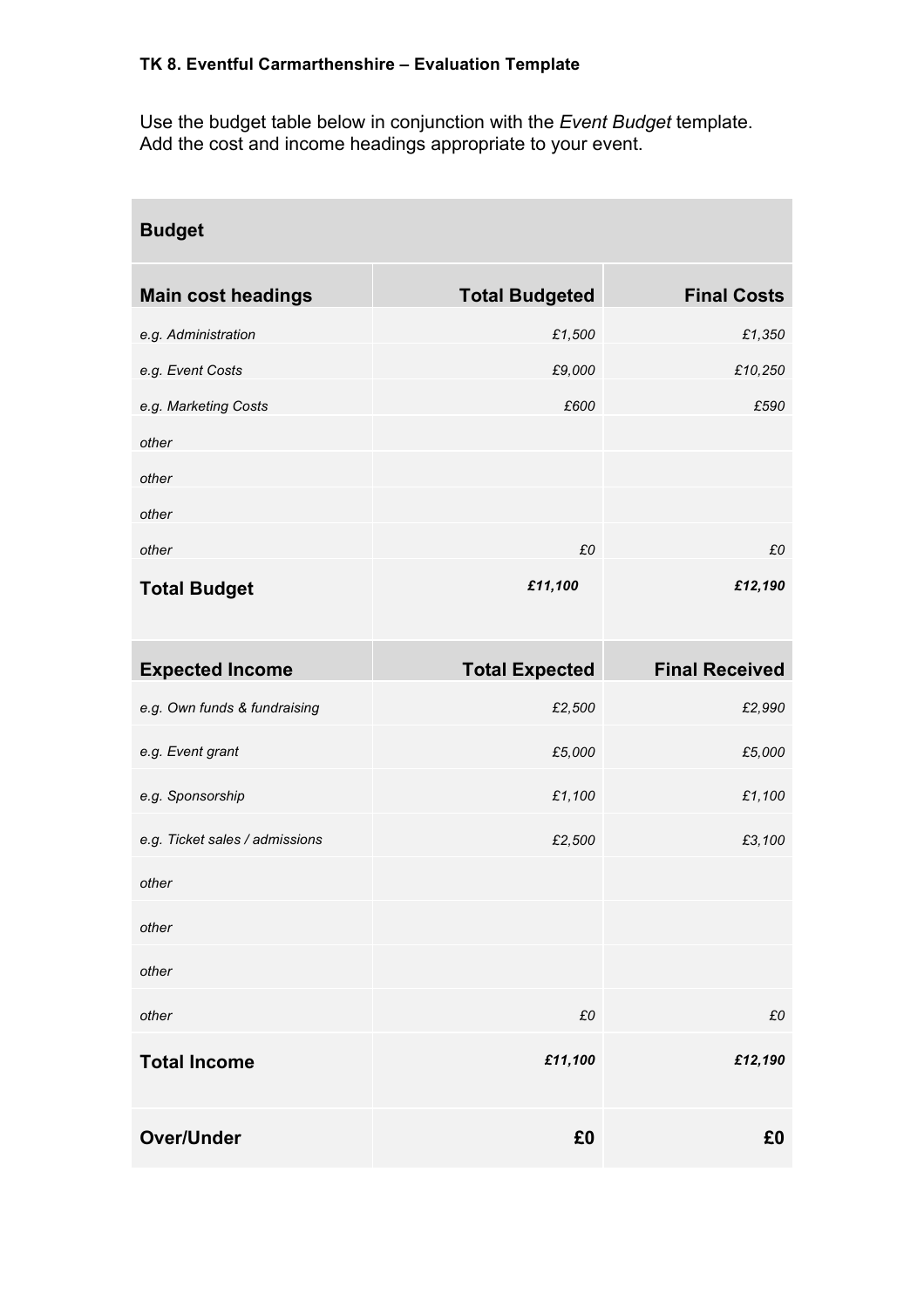Use the feedback table below in conjunction with the *Visitor Survey* (TK7) template. You may need to amend this table if you decide to add or change any questions.

| <b>Visitor Feedback</b>                    |                        |
|--------------------------------------------|------------------------|
| 1. How did you hear about the event?       | <b>Total responses</b> |
| List all options given in your survey here |                        |
|                                            |                        |
|                                            |                        |
|                                            |                        |
|                                            |                        |
|                                            |                        |
|                                            |                        |
|                                            |                        |
|                                            |                        |
|                                            |                        |
|                                            |                        |
|                                            |                        |
|                                            |                        |

| 2. Please rate the following               | (Enter total number of responses here) |      |                             |      |                     |
|--------------------------------------------|----------------------------------------|------|-----------------------------|------|---------------------|
| List all fields given in your survey below | <b>Very</b><br>Good                    | Good | <b>No</b><br><b>Opinion</b> | Poor | <b>Very</b><br>Poor |
|                                            |                                        |      |                             |      |                     |
|                                            |                                        |      |                             |      |                     |
|                                            |                                        |      |                             |      |                     |
|                                            |                                        |      |                             |      |                     |
|                                            |                                        |      |                             |      |                     |
|                                            |                                        |      |                             |      |                     |
|                                            |                                        |      |                             |      |                     |
|                                            |                                        |      |                             |      |                     |
|                                            |                                        |      |                             |      |                     |
|                                            |                                        |      |                             |      |                     |
|                                            |                                        |      |                             |      |                     |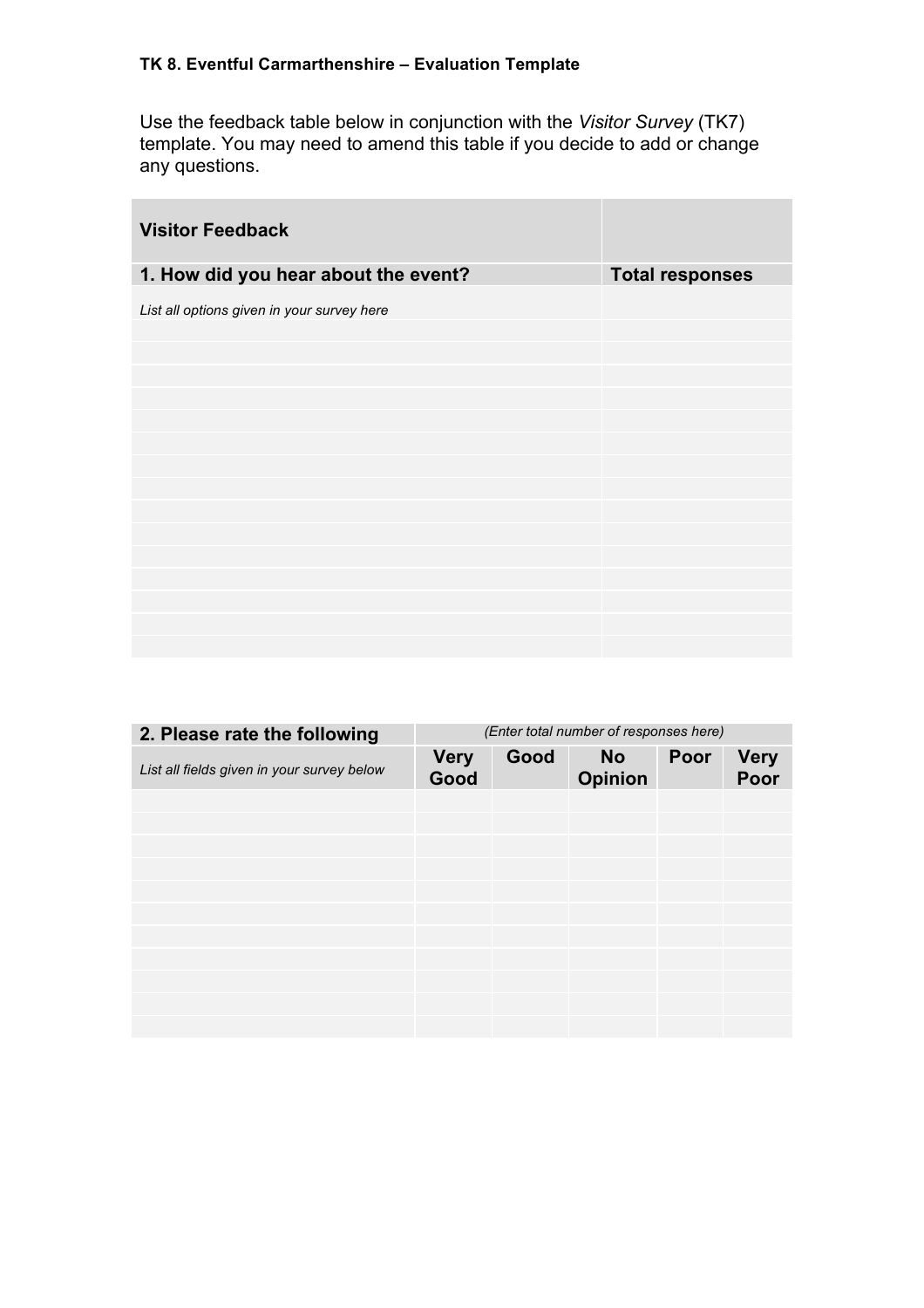# **3. Do you have any further comments to make about this event?**

*Summarise responses here*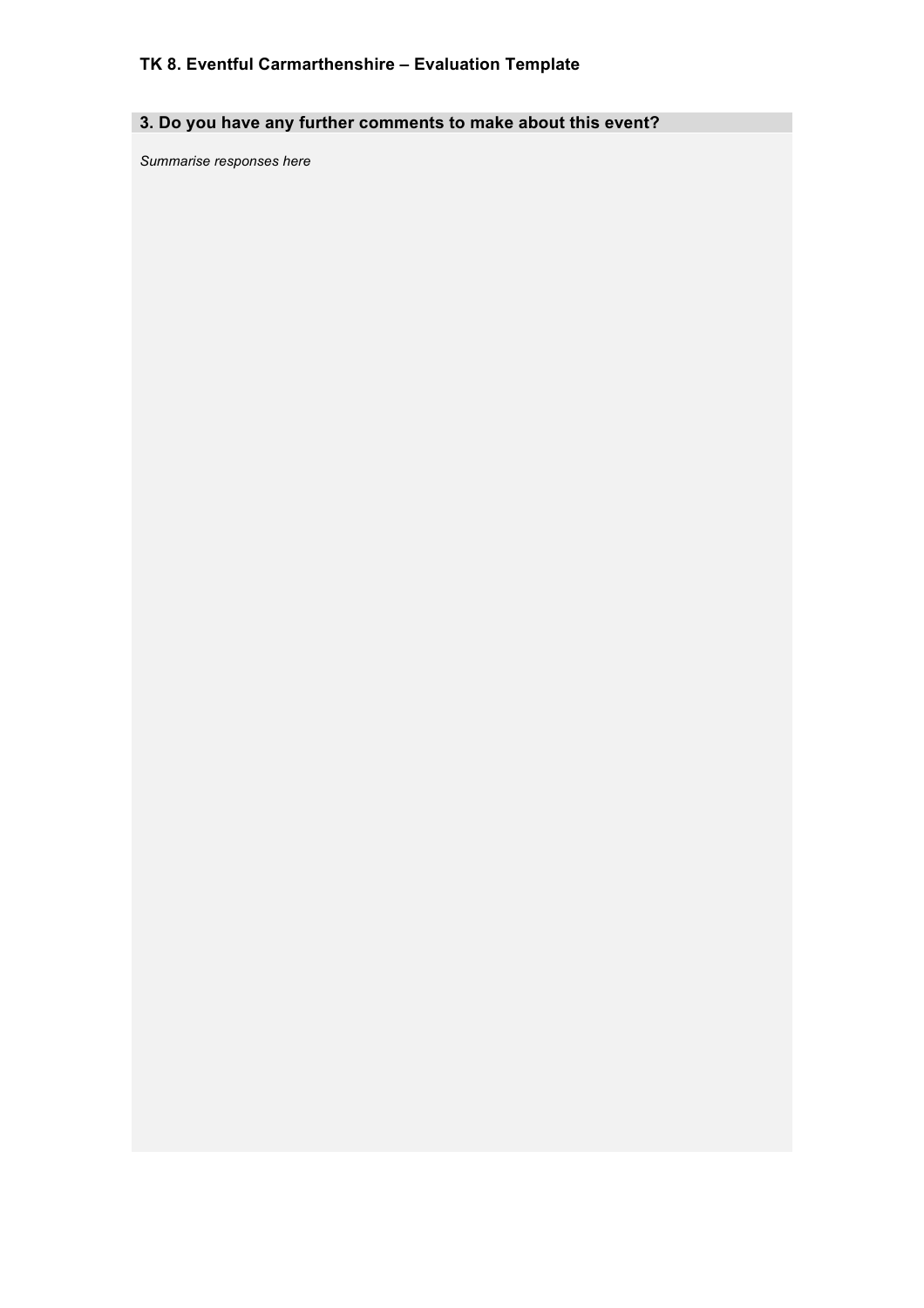# **4. What events would you like to see more of in Carmarthenshire?**

*Summarise responses here*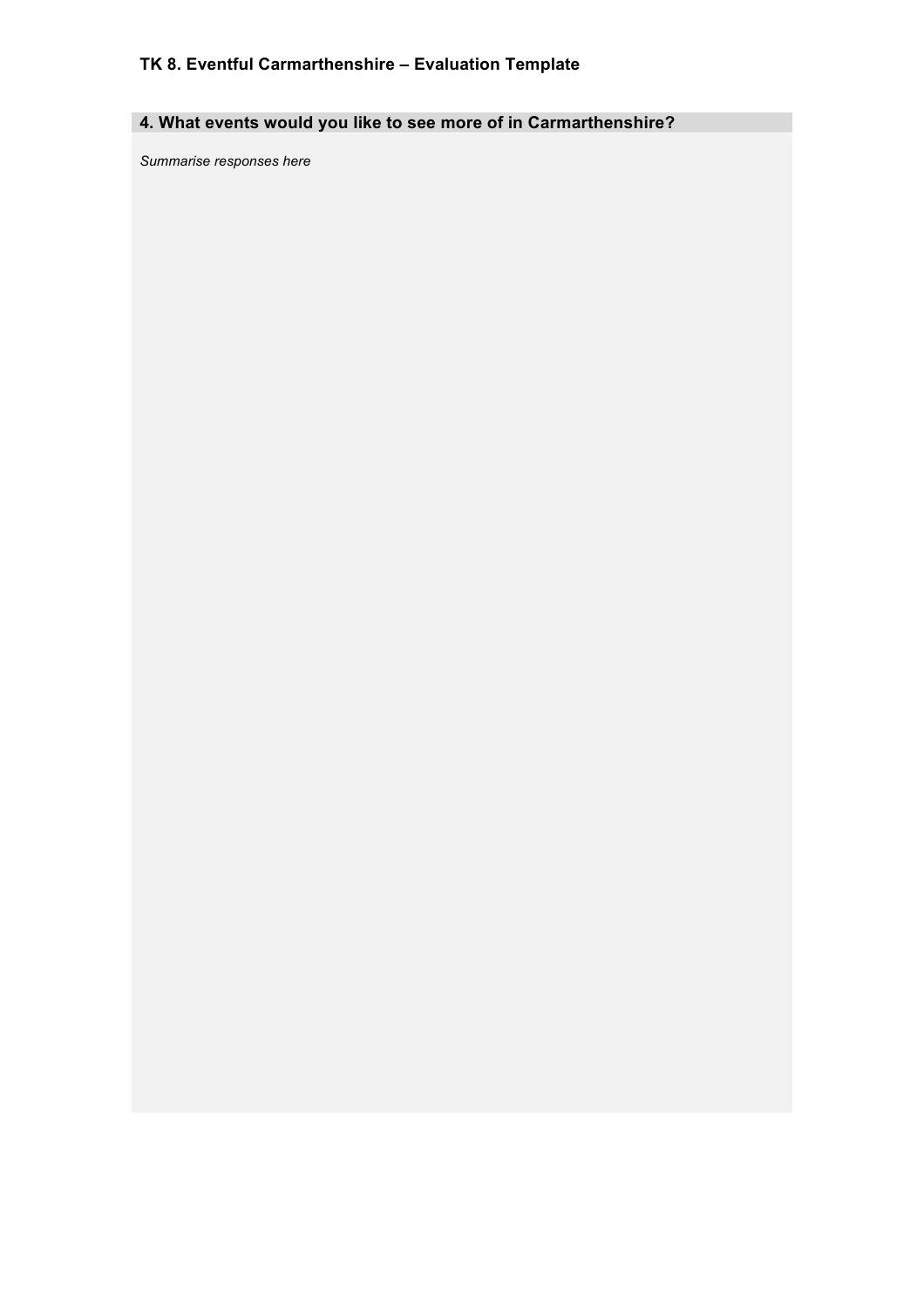| 5. Demographics                 |                     |                  |               |        |                            |       |
|---------------------------------|---------------------|------------------|---------------|--------|----------------------------|-------|
| Total                           | Male                | Female           |               |        |                            |       |
| respondents<br>by gender:       |                     |                  |               |        |                            |       |
| Total                           | $17 - 24$           | 25-34            | 35-44         | 45-54  | 55-64                      | $65+$ |
| respondents<br>by age<br>range: |                     |                  |               |        |                            |       |
| Total                           | A local<br>resident | A day<br>visitor | On<br>holiday | Other: |                            |       |
| respondents<br>by origin:       |                     |                  |               |        | Enter summary of responses |       |

| 6. Is this event the main reason for your visit today? |  | No |  |
|--------------------------------------------------------|--|----|--|
| Total responses:                                       |  |    |  |

| 7. Do you consider yourself to have a disability? | Yes | <b>No</b> |
|---------------------------------------------------|-----|-----------|
| Total responses:                                  |     |           |

If 'Yes' please let us know if we could have done more to make the event more enjoyable for you:

*Summarise responses here*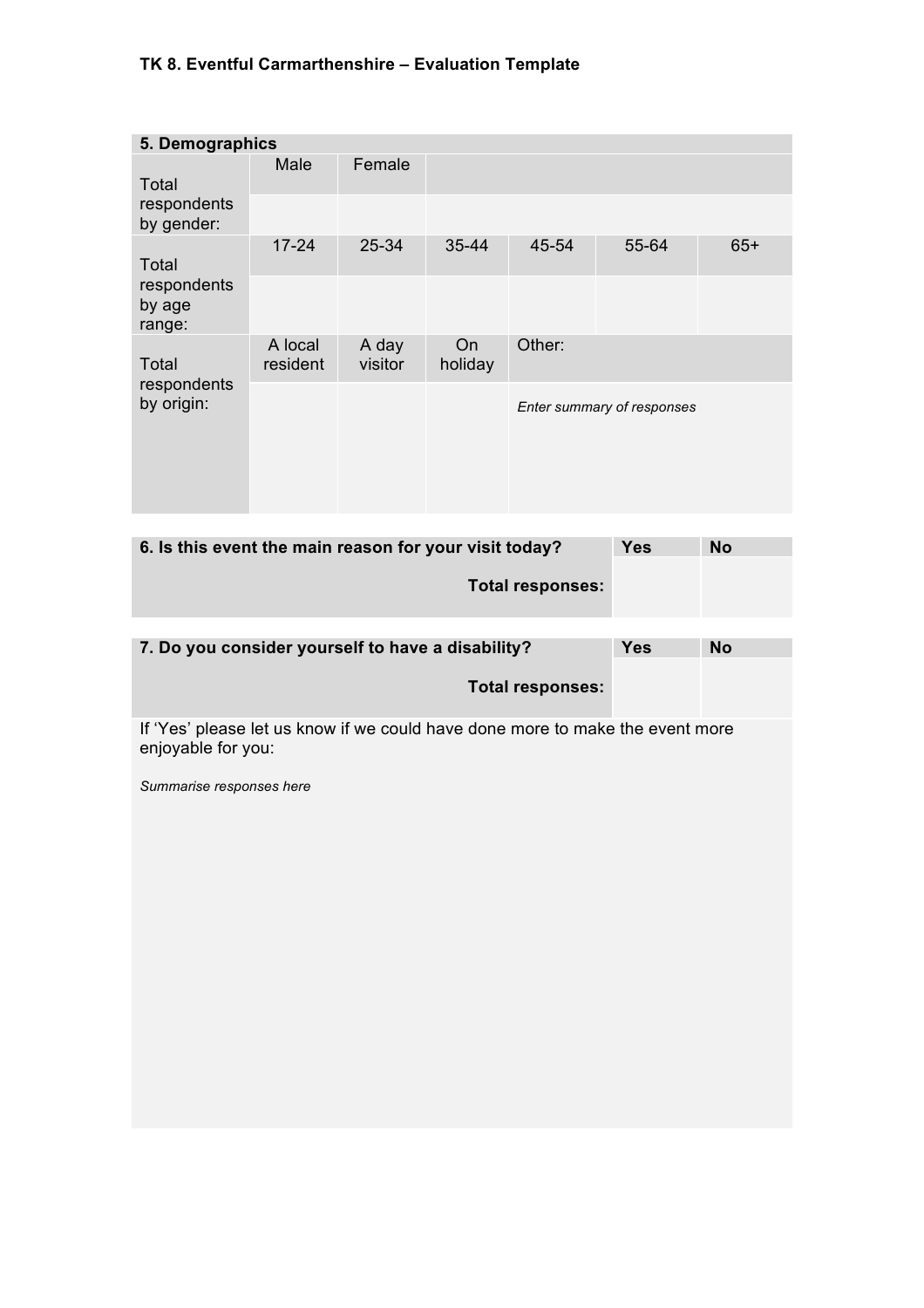| 8. How many people are in your group today?         | Enter average size of group    |
|-----------------------------------------------------|--------------------------------|
|                                                     |                                |
| Of those, how many are aged 16 or under?            | Enter average number per group |
|                                                     |                                |
|                                                     |                                |
| 9. Where do you live?                               | Count once per group           |
|                                                     |                                |
| Calculate average miles travelled by respondents    |                                |
|                                                     |                                |
|                                                     |                                |
| Number of respondents travelling less than 10 miles |                                |
|                                                     |                                |
| Number of respondents travelling 11-30 miles        |                                |
|                                                     |                                |
| Number of respondents travelling 31-60 miles        |                                |
|                                                     |                                |
|                                                     |                                |
| Number of respondents travelling over 60 miles      |                                |
|                                                     |                                |

| 10. How did you get here today?  | Enter total responses |
|----------------------------------|-----------------------|
| Walking                          |                       |
| Cycling                          |                       |
| Public Transport - Train         |                       |
| Public Transport - Bus           |                       |
| Coach                            |                       |
| Private car                      |                       |
| Other - Summarise responses here |                       |

| 11. How much do you estimate you will spend today including admission?<br>Enter total responses |           |           |           |          |  |
|-------------------------------------------------------------------------------------------------|-----------|-----------|-----------|----------|--|
| $£00 - £10$                                                                                     | £11 - £20 | £21 - £30 | £31 - £40 | Over £40 |  |
|                                                                                                 |           |           |           |          |  |
|                                                                                                 |           |           |           |          |  |
|                                                                                                 |           |           |           |          |  |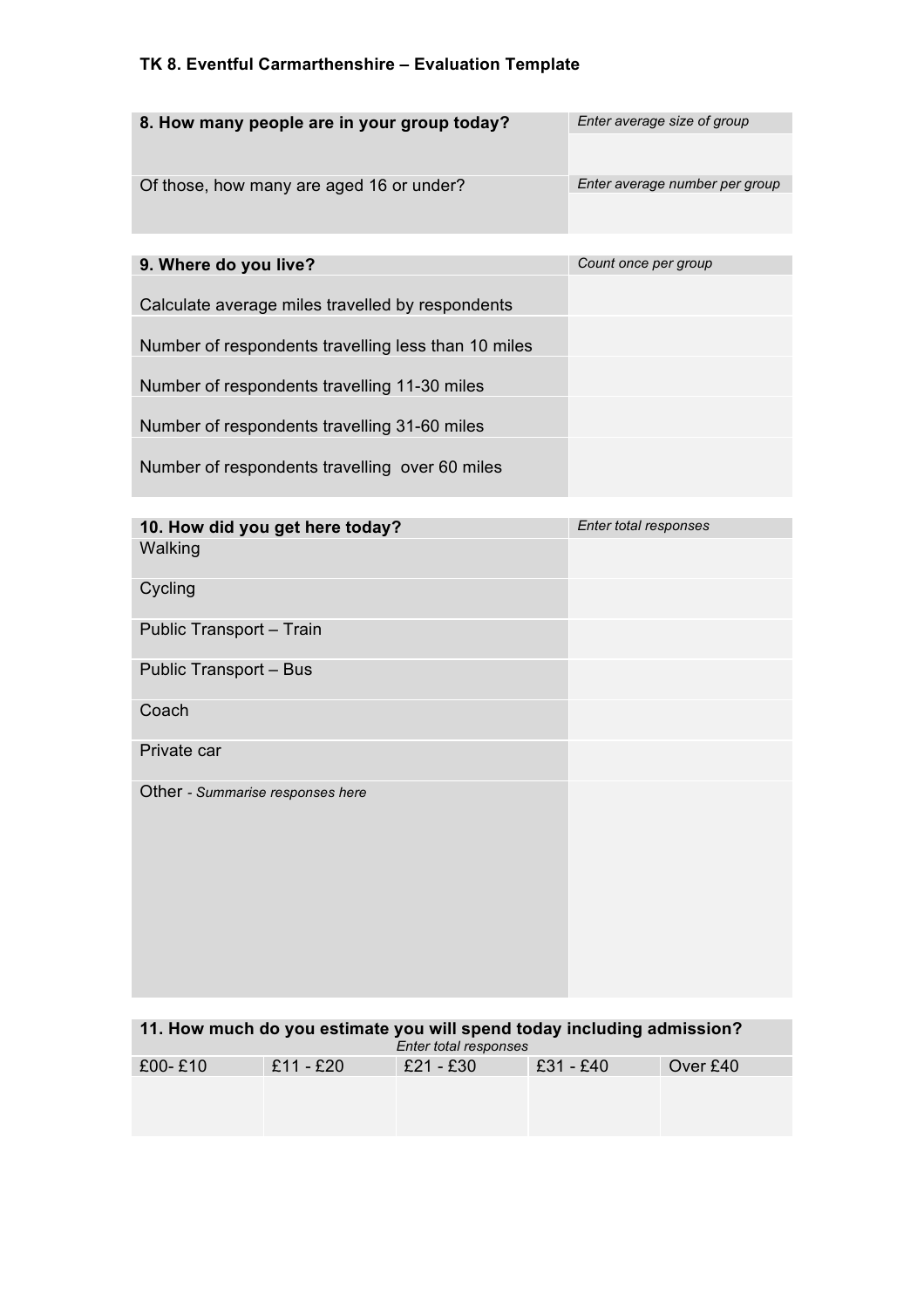| <b>Event Team Feedback</b>                  |                            |  |  |  |
|---------------------------------------------|----------------------------|--|--|--|
| Role in planning or<br>delivering the event | <b>Summary of comments</b> |  |  |  |
|                                             |                            |  |  |  |
|                                             |                            |  |  |  |
|                                             |                            |  |  |  |
|                                             |                            |  |  |  |
|                                             |                            |  |  |  |
|                                             |                            |  |  |  |
|                                             |                            |  |  |  |
|                                             |                            |  |  |  |
|                                             |                            |  |  |  |
|                                             |                            |  |  |  |
|                                             |                            |  |  |  |
|                                             |                            |  |  |  |
|                                             |                            |  |  |  |
|                                             |                            |  |  |  |
|                                             |                            |  |  |  |